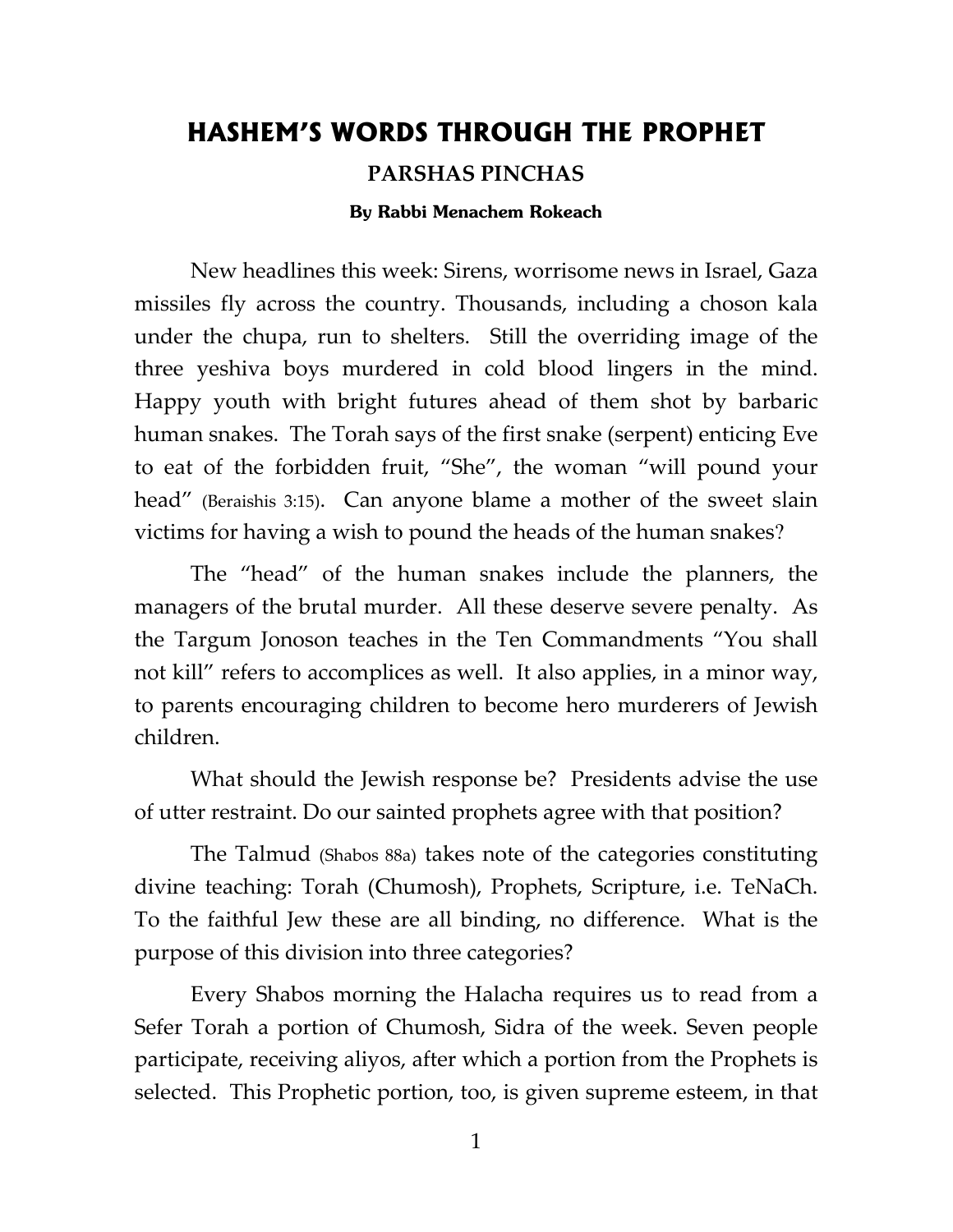seven benedictions are recited with the reading, two linked to the Maftir in Chumosh itself, and five additional benedictions. Here, too, one wonders what is the significance of the classification?

The same query may apply to a Rashi in Ethics of the Fathers, Avos (chapter 3, mishna 3), requiring Torah study during a meal, a group meal. Rashi quotes authority to learn at least one item of each category, Chumosh, Prophets, and Scripture. Not only during the meal, but also in the grace following the meal, המזון ברכת, all three groups are quoted. [יאכלת ושבעת from Scriptures (Tehilim), ואכלת ושבעת וברכת from Chumosh (Devorim 8:10), and מגדול ישועות מלכו (on Shabos) from Prophets (Shmuel II 22:51).

In the Musaf of Rosh Hashana, quotes are included in ,מלכיות שופרות ,זכרונות from all three categories. It should be intriguing to gain insight in this and the above three dimensional grouping.

A fascinating observation is accorded in our Sidra by Reb Meir Simcha in his Meshech Chochma, enlightening all the above: Hashem tells Moshe to tell Pinchas, "Behold I am giving you My covenant of peace, for him and his offspring a covenant of eternal priesthood". Now, since Pinchas was a prophet (as seen in Divrei Hayomim I, 9:20), Hashem would have given him that gift directly by Himself. However, when Hashem Himself promises someone a gift, that could change if the receiver commits a sin. This principle is found in connection with Yaakov, who was promised to come back in peace from his journey to Lovon (Beraishis 28:15), yet he was fearful to face Esau, "Yaakov became frightened and distressed" (ibid 32:8), perhaps the promise of a safe return was rescinded because of sin (Rashi ibid).

If, however, the divine promise is given through a prophet, it cannot be withheld because of sin. This is based on the rules judging whether one's claim of prophecy is really divinely authorized. If his